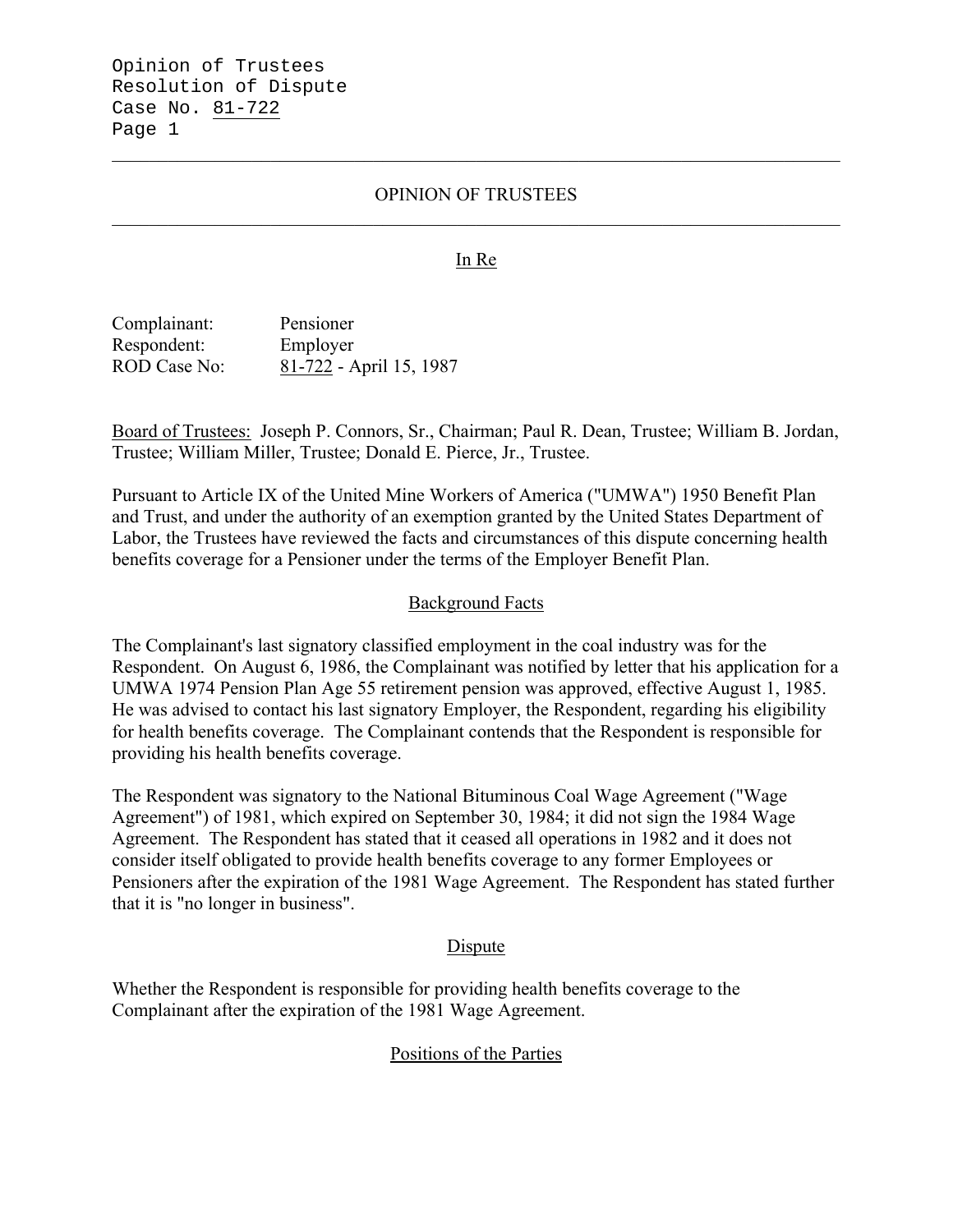Opinion of Trustees Resolution of Dispute Case No. 81-722 Page 2 Position of the Complainant: The Respondent is responsible for the provision of health benefits coverage for the Complainant.

Position of the Respondent: The Respondent ceased its coal mining activities and is not responsible for the provision of health benefits coverage after the expiration of the 1981 Wage Agreement.

## Pertinent Provisions

Article XX(c)(3)(i) of the National Bituminous Coal Wage Agreement of 1981 provides:

(3)(i) Each signatory Employer shall establish and maintain an Employee benefit plan to provide, implemented through an insurance carrier(s), health and other nonpension benefits for its Employees covered by this Agreement as well as pensioners, under the 1974 Pension Plan and Trust, whose last signatory classified employment was with such Employer. The benefits provided by the Employer to its eligible Participants pursuant to such plans shall be guaranteed during the term of this Agreement by that Employer at levels set forth in such plans. Such plans shall also include that each signatory Employer continue to make the death benefit payments in pay status as of December 5, 1977, for deceased Employees and pensioners under the 1974 Pension Plan whose last signatory classified employment was with such Employer, in the same manner and in the same amounts as previously provided for in the 1974 Benefit Plan and Trust. The plans established pursuant to this subsection are incorporated by reference and made a part of this Agreement, and the terms and conditions under which the health and other non-pension benefits will be provided under such plans are as to be set forth in such plans.

Article I (1), (2) and (5) of the Employer Benefit Plan provide:

## Article I - Definitions

The following terms shall have the meanings herein set forth:

- (1) "Employer" means (Employer's name)
- (2) "Wage Agreement" means the National Bituminous Coal Wage Agreement of 1981, as amended from time to time and any successor agreement.
- (5) "Pensioner" shall mean any person who is receiving a pension, other than (i) a deferred vested pension based on less than 20 years of credited service, or (ii) a pension based in whole or in part on years of service credited under the terms of Article II G of the 1974 Pension Plan, or any corresponding paragraph of any successor thereto, under the 1974 Pension Plan (or any successor thereto), whose last classified signatory employment was with the Employer, subject to the provisions of Article II B of this Plan.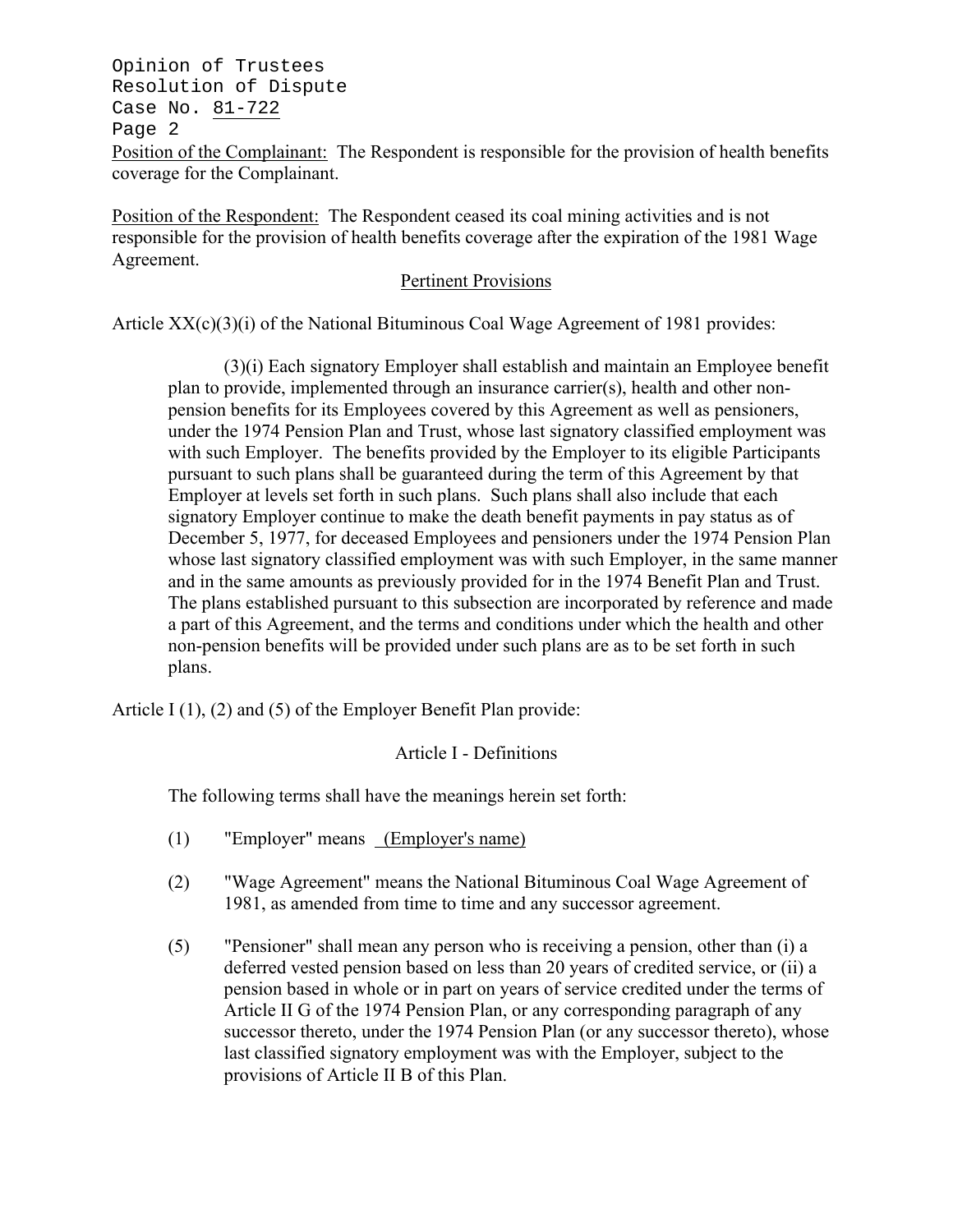Opinion of Trustees Resolution of Dispute Case No. 81-722 Page 3

Article II B. (1) of the Employer Benefit Plan provides:

# Article II - Eligibility

The persons eligible to receive the health benefits pursuant to Article III are as follows:

B. Pensioners

Health benefits and life insurance under Article III hereof shall be provided to Pensioners as follows:

(1) Any Pensioner who is not again employed in classified signatory employment subsequent to

- (a) such Pensioner's initial date of retirement under the 1974 Pension Plan, and
- (b) June 7, 1981, shall be eligible for coverage as a Pensioner under, and subject to all other provisions of this Plan. Notwithstanding (i) and (ii) of the definition of Pensioner in Article this Plan, any such Pensioner who was eligible for benefits under the 1974 Benefit Plan as a Pensioner on December 5, 1977, shall be eligible for such benefits, subject to all other provisions of this Plan.

## Discussion

Article  $XX(c)(3)(i)$  of the 1981 Wage Agreement requires a signatory Employer to establish and maintain an Employer Benefit Plan to provide health and other non-pension benefits for its Pensioners whose last classified employment was with such Employer. The issue here is whether the Respondent is contractually obligated to provide such coverage after the expiration of the 1981 Wage Agreement when the Respondent did not sign the 1984 Wage Agreement. The United States Court of Appeals for the Fourth Circuit, in Dist. 29, United Mine Workers of America, et al. v. Royal Coal Co., 768 F. 2d 588, 592 (4th Cir. 1985) and Dist. 17 United Mine Workers of America, et al. v. Allied Corp., etc., 765 F. 2d 412, 417 (4th Cir. 1985) (en banc), has ruled that an Employer's contractual obligation to provide health benefits to its Pensioners does not extend beyond the expiration of the Wage Agreement.

The Respondent has suggested in the alternative that the Complainant may be eligible for coverage under the 1974 Benefit Plan and Trust. Under that Plan, a beneficiary is entitled to coverage only if it is determined that the beneficiary's last Employer is "no longer in business."